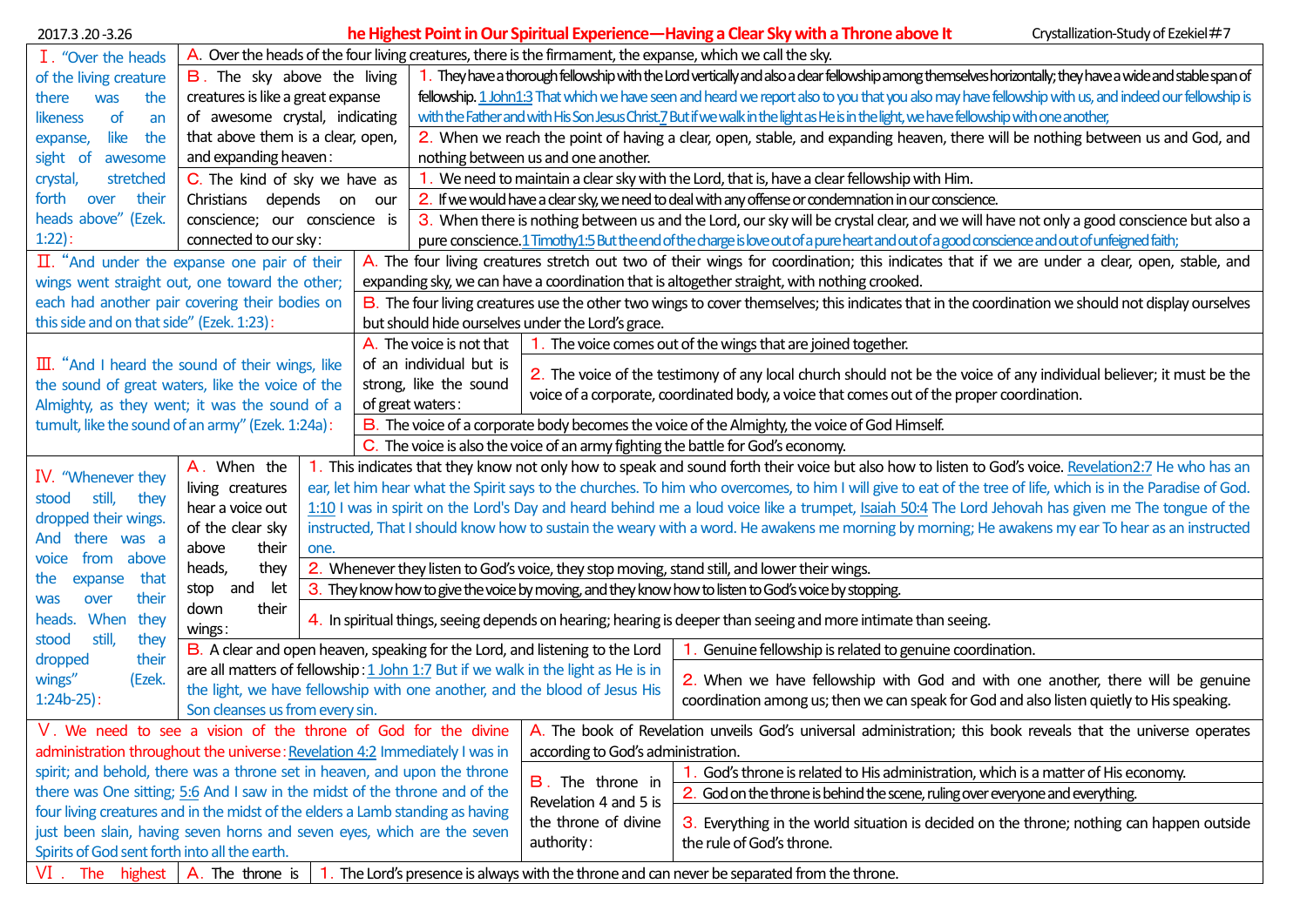| point in our spiritual                                                                                                                                                                              | the center of the                                                                                                                                                          | 2. The Lord's throne is not only in the third heaven but also in our spirit; therefore, the Lord's throne is always with us.                                                                                 |  |  |  |  |  |
|-----------------------------------------------------------------------------------------------------------------------------------------------------------------------------------------------------|----------------------------------------------------------------------------------------------------------------------------------------------------------------------------|--------------------------------------------------------------------------------------------------------------------------------------------------------------------------------------------------------------|--|--|--|--|--|
| experience is having                                                                                                                                                                                | universe, and it is                                                                                                                                                        | Hebrews 4:12 For the word of God is living and operative and sharper than any two-edged sword, and piercing even to the dividing of soul and spirit and of joints                                            |  |  |  |  |  |
| a clear sky with the                                                                                                                                                                                | where God is:                                                                                                                                                              | and marrow, and able to discern the thoughts and intentions of the heart. 16 Let us therefore come forward with boldness to the throne of grace that we may                                                  |  |  |  |  |  |
| throne above it :                                                                                                                                                                                   | receive mercy and find grace for timely help.                                                                                                                              |                                                                                                                                                                                                              |  |  |  |  |  |
| Ezekiel 1:26 And                                                                                                                                                                                    | B. If we have a clear sky, the throne will be present, and we will spontaneously be under the ruling and reigning of the throne.                                           |                                                                                                                                                                                                              |  |  |  |  |  |
| above the expanse                                                                                                                                                                                   | C. For God to have the throne in us means that He has the position to reign in us.                                                                                         |                                                                                                                                                                                                              |  |  |  |  |  |
| that was over their                                                                                                                                                                                 | D. To have the throne above a clear sky is to allow God to have the highest and most prominent position in our Christian life.                                             |                                                                                                                                                                                                              |  |  |  |  |  |
| heads<br>was<br>the                                                                                                                                                                                 | E. In our spiritual experience, to reach the point of having the throne above a clear sky means that in everything we are completely submissive to God's authority and     |                                                                                                                                                                                                              |  |  |  |  |  |
| likeness of a throne,                                                                                                                                                                               | administration.                                                                                                                                                            |                                                                                                                                                                                                              |  |  |  |  |  |
| like the appearance                                                                                                                                                                                 | F. The clearer our sky is, the more we are under the throne; the more we have clear fellowship with the Lord, the more we will be under His authority. Revelation 22:1 And |                                                                                                                                                                                                              |  |  |  |  |  |
| of a sapphire stone;                                                                                                                                                                                | he showed me a river of water of life, bright as crystal, proceeding out of the throne of God and of the Lamb in the middle of its street.                                 |                                                                                                                                                                                                              |  |  |  |  |  |
| and<br>upon<br>the                                                                                                                                                                                  | G. If we have the throne above the clear sky, we are greatly blessed, and we should worship God for this blessing.                                                         |                                                                                                                                                                                                              |  |  |  |  |  |
| likeness of<br>the                                                                                                                                                                                  | The goal of dealing with the conscience is to recover us from human rule through self-rule to God's rule so that we may be directly under His control.<br>$H.$ Today there |                                                                                                                                                                                                              |  |  |  |  |  |
| throne was One in                                                                                                                                                                                   | are not many<br>2. In His complete salvation God desires to recover us to divine rule so that we may live before God in simplicity and under His direct authority.         |                                                                                                                                                                                                              |  |  |  |  |  |
| appearance like a                                                                                                                                                                                   | believers who are<br>3. To be under God's rule means that we live by the intuition of the spirit.                                                                          |                                                                                                                                                                                                              |  |  |  |  |  |
| man, above it.                                                                                                                                                                                      | living completely                                                                                                                                                          |                                                                                                                                                                                                              |  |  |  |  |  |
|                                                                                                                                                                                                     | under the ruling                                                                                                                                                           | 4. The more we are ruled by God, the more weighty and noble we become.                                                                                                                                       |  |  |  |  |  |
|                                                                                                                                                                                                     | of God:                                                                                                                                                                    |                                                                                                                                                                                                              |  |  |  |  |  |
|                                                                                                                                                                                                     |                                                                                                                                                                            | VII. The throne is not only for God to reign over us but also for Him to accomplish<br>A. God is a God of purpose, having a will according to His good pleasure.                                             |  |  |  |  |  |
|                                                                                                                                                                                                     |                                                                                                                                                                            | His eternal purpose: Revelation 4:11 You are worthy, our Lord and God, to receive<br>B. In His economy God administrates the universe to fulfill His purpose.                                                |  |  |  |  |  |
|                                                                                                                                                                                                     |                                                                                                                                                                            | the glory and the honor and the power, for You have created all things, and because<br>C. If we have a throne in our spiritual life, God will not only rule over us but will also fulfill His purpose in us, |  |  |  |  |  |
| of Your will they were, and were created.                                                                                                                                                           |                                                                                                                                                                            | with us, and through us.                                                                                                                                                                                     |  |  |  |  |  |
|                                                                                                                                                                                                     |                                                                                                                                                                            | Romans 8:28 And we know that all things work together for good to those who love<br>D. If we want God's purpose and plan to be carried out in us and with us, we must submit to the throne.                  |  |  |  |  |  |
| God, to those who are called according to His purpose.                                                                                                                                              |                                                                                                                                                                            |                                                                                                                                                                                                              |  |  |  |  |  |
| VIII. The only authority in the church is the throne<br>A. In the church there is no human authority.                                                                                               |                                                                                                                                                                            |                                                                                                                                                                                                              |  |  |  |  |  |
| above the clear sky: Matthew 28:18 And Jesus                                                                                                                                                        |                                                                                                                                                                            | B. Instead of trying to rule over others, we should humble ourselves and remain under the throne above the clear sky.                                                                                        |  |  |  |  |  |
| came and spoke to them, saying, All authority has                                                                                                                                                   |                                                                                                                                                                            | C. If we are under a clear sky with the throne above it, genuine authority will be with us. 2 Corinthians 13:10 Therefore I write these things                                                               |  |  |  |  |  |
| been given to Me in heaven and on earth. 19 Go                                                                                                                                                      |                                                                                                                                                                            | while being absent in order that when present I would not have to use severity, according to the authority which the Lord has given me for                                                                   |  |  |  |  |  |
| therefore and disciple all the nations, baptizing                                                                                                                                                   |                                                                                                                                                                            | building up and not for overthrowing.                                                                                                                                                                        |  |  |  |  |  |
| them into the name of the Father and of the Son<br>D. Our weight before God depends on the degree of our subjection to God's authority; the more we submit to the throne, the weightier we will be. |                                                                                                                                                                            |                                                                                                                                                                                                              |  |  |  |  |  |
| and of the Holy Spirit,                                                                                                                                                                             |                                                                                                                                                                            |                                                                                                                                                                                                              |  |  |  |  |  |
|                                                                                                                                                                                                     | A. A sapphire stone is blue in color, and blue is a heavenly color indicating the situation and condition of God's presence.                                               |                                                                                                                                                                                                              |  |  |  |  |  |
| IX. In Ezekiel 1:26 "the                                                                                                                                                                            | Exodus 24:10 And they saw the God of Israel, and under His feet there was something like a paved work of sapphire, even like heaven itself for clearness.                  |                                                                                                                                                                                                              |  |  |  |  |  |
| likeness of a throne" is                                                                                                                                                                            | B. The throne being in the likeness of a sapphire stone indicates the presence of God in a heavenly situation.                                                             |                                                                                                                                                                                                              |  |  |  |  |  |
| "like the appearance of                                                                                                                                                                             |                                                                                                                                                                            | C. If we have God's throne above the clear sky, we will be in a heavenly situation, having the appearance of a sapphire stone with the heavenly situation, atmosphere,                                       |  |  |  |  |  |
| a sapphire stone":                                                                                                                                                                                  | and condition of the Lord's presence.                                                                                                                                      |                                                                                                                                                                                                              |  |  |  |  |  |
|                                                                                                                                                                                                     | D. We should care only for the presence of the Lord, not for anything else; in other words, we care only for the clear sky with the throne above it.                       |                                                                                                                                                                                                              |  |  |  |  |  |
| X. The throne in the                                                                                                                                                                                | Wherever they are, the throne is there, and wherever they go, the throne follows them.                                                                                     |                                                                                                                                                                                                              |  |  |  |  |  |
| heavens is transmitted                                                                                                                                                                              | B. In this way the throne in the heavens becomes one with the earth, for the throne is transmitted to the earth.                                                           |                                                                                                                                                                                                              |  |  |  |  |  |
| to the earth through                                                                                                                                                                                |                                                                                                                                                                            |                                                                                                                                                                                                              |  |  |  |  |  |
| with<br>the living<br>and                                                                                                                                                                           | C. This needs to be the situation among the local churches today, the situation among the overcomers, and the situation and condition of our daily Christian life.         |                                                                                                                                                                                                              |  |  |  |  |  |
| creatures:                                                                                                                                                                                          |                                                                                                                                                                            |                                                                                                                                                                                                              |  |  |  |  |  |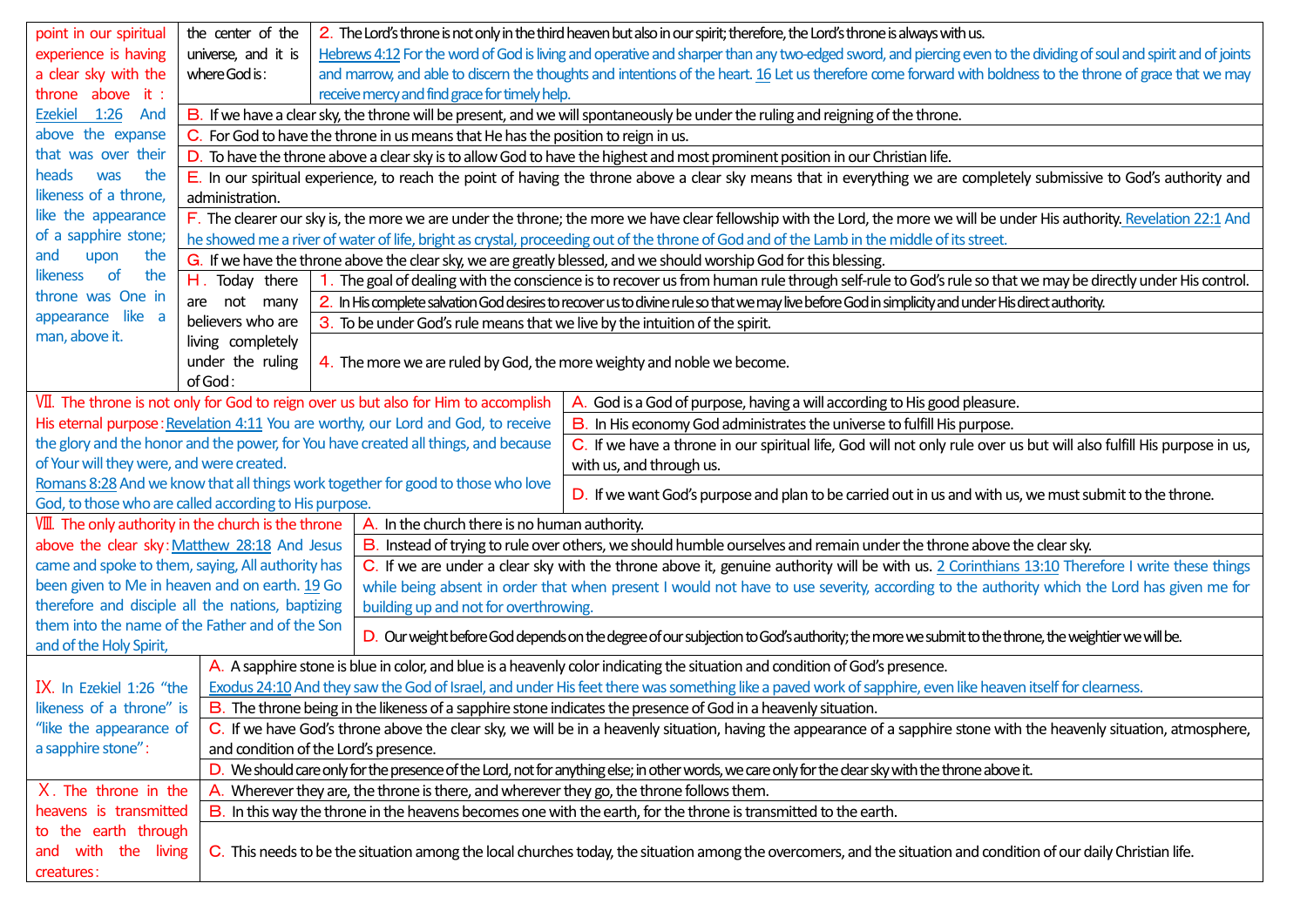#### Experience:

# ①Clear sky depends on the dealing with conscience:

Before we were saved, our sky was dark and cloudy, even foggy. It was also narrow, without any expanse. With us there was hardly any heaven, hardly any sky. But one day we repented, confessed our sins, and received the Lord Jesus as our Savior....After we made a thorough confession, we had the sense, for the first time, that the sky above us was clear... [and also] expanding. Later, however, some problems might have arisen with ourselves personally, with our relatives, with the church, or with some of the brothers and sisters. Immediately our sky became somewhat cloudy again. It was not as cloudy and dark as before we were saved, but still it was no longer clear. Clouds and fog reappeared. We all have had this kind of experience. Eventually, we confessed our failures, condemned such things as our attitudes, motives, intentions, and goals, and received God's forgiveness and the cleansing of the blood of Jesus. 1 John 1:9 If we confess our sins, He is faithful and righteous to forgive us our sins and cleanse us from all unrighteousness.

The sky above us became clear again, and once again we were under a clear sky. Then the sky began to open and expand above us. In our experience we should always have a clear, open, and expanding heaven. The kind of sky a Christian has depends upon his conscience. Your conscience is connected to your sky.

## Junior high/High school student model:

The kind of sky you have depends on your conscience. Before dealing with the problem of conscience, see the figure below for the explanation of the three parts in the spirit.



Conscience is the major part of the spirit; you will feel the accusation when your relationship with God is wrong. And the conscience will be cloudy. With this kind of accusation from conscience, the cloudy conscience can be taken away by applying Jesus' blood. Fellowship is an organ that can have intimate fellowship with God, intuition is a sense of God that is directly coming from God. Both fellowship and intuition are major parts of the Spirit, when the conscience is cloudy, they

cannot function properly.

Read the following verses concerning conscience, please.

1 Timothy 1:19 Holding faith and a good conscience, concerning which some, thrusting these away, have become shipwrecked regarding the faith;

1 Timothy 3:9 Holding the mystery of the faith in a pure conscience.

2 Timothy 1:3 I thank God, whom I serve from my forefathers in a pure conscience, while unceasingly I have remembrance concerning you in my petitions night and day, Matthew 5:8 Blessed are the pure in heart, for they shall see God.

Proverbs 22:11He who loves pureness of heart And whose speech is gracious will have the king as his friend.

# 2 Timothy 2:22 But flee youthful lusts, and pursue righteousness, faith, love, peace with those who call on the Lord out of a pure heart.

When you feel the accusation from your conscience, if you do not immediately apply Jesus' blood to wash and cleanse your cloudy conscience, a hole will be opened in the bottom of your ship; and your ship of Christian life will wreck and sink. For example, if you lie to your parents and keep things in secrecy, your conscience will immediately feel the accusation and become cloudy. You try to think up all kinds of excuses, but they will be useless and will not help you to justify your lies. Because even if you can cheat your parents temporarily, but you can never fool God. Even if you can come up with good excuses, they will not help you, just take Jesus 'blood and confess your sins. Amen.

### ②In fellowship and coordination, speak to people、be a Christian to listen and follow God:

If we have a sky that is crystal clear, expanding, and stable, there will be a twofold result. On the one hand, having a clear sky enables us to speak; on the other hand, it enables us to listen. We speak to others, and we listen to God. This means that we should be a Christian who both speaks for God and listens to God's speaking. If our condition is like that of the living creatures in Ezekiel 1, our sky will be clear, and then we will be able to speak for God and also to hear God's speaking. The ability to speak and to hear depends upon having a clear sky.

A clear sky, speaking for the Lord, and listening to the Lord are all matters of fellowship. Genuine fellowship is related to genuine coordination. When we have fellowship with God and with one another, there will be a genuine coordination among us. Then as we move we can speak for God, and when God comes to speak to us, we can listen quietly to His speaking. 1 John 1:3 That which we have seen and heard we report also to you that you also may have fellowship with us, and indeed our fellowship is with the Father and with His Son Jesus Christ.

5 And this is the message which we have heard from Him and announce to you, that God is light and in Him is no darkness at all.

6 If we say that we have fellowship with Him and yet walk in the darkness, we lie and are not practicing the truth;

7 But if we walk in the light as He is in the light, we have fellowship with one another, and the blood of Jesus His Son cleanses us from every sin.

8 If we say that we do not have sin, we are deceiving ourselves, and the truth is not in us. 9 If we confess our sins, He is faithful and righteous to forgive us our sins and cleanse us from all unrighteousness.